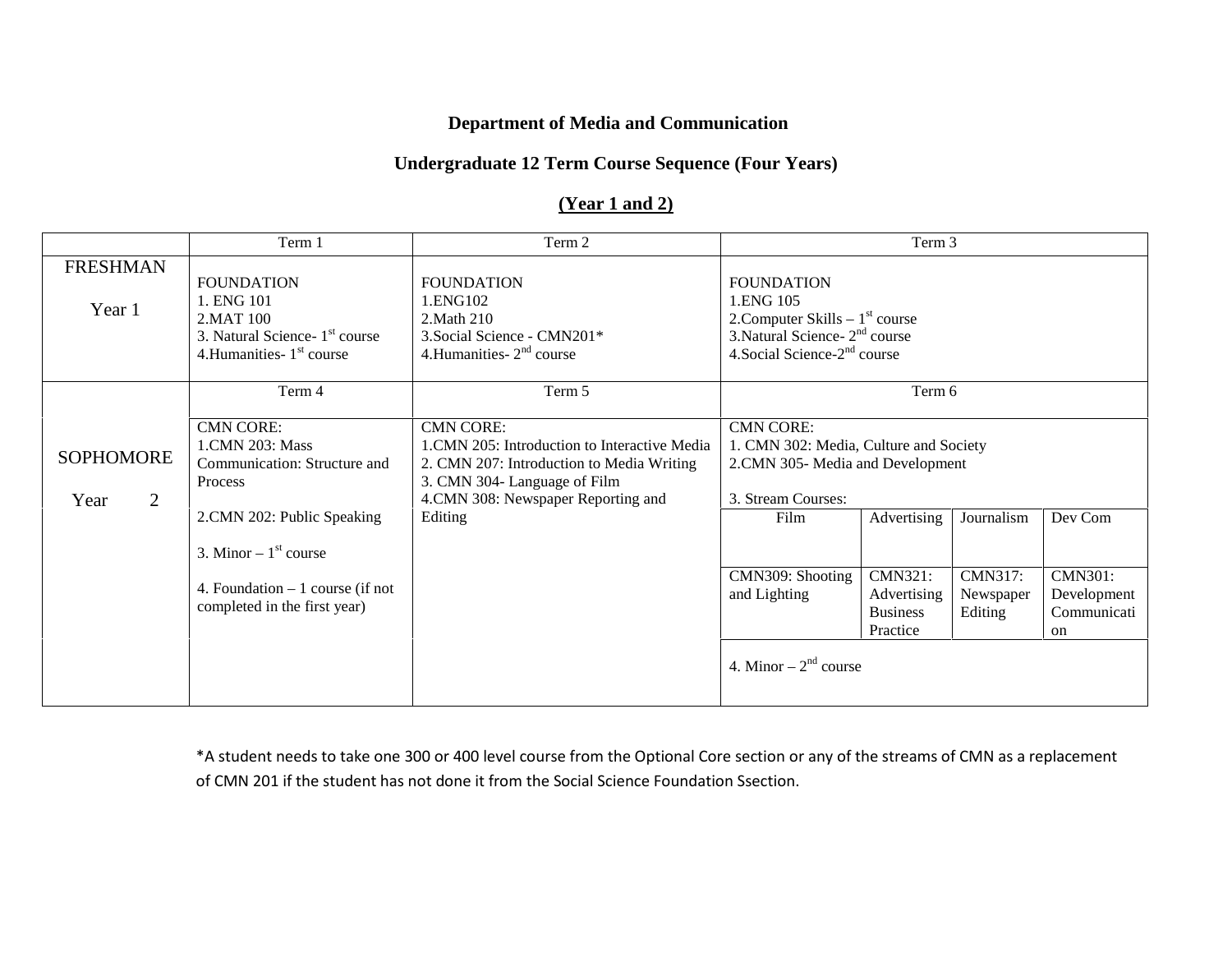# **(Year 3)**

|                         | Term 7                                                                                                                                             |                                                                                                                           |                                                                                                                                         | Term 8                                                                                                                                         |                                                                                                       |                                                                                                    | Term 9                                                                                               |                                                                                          |                                                                                                                                                                      |                                                                                                                                                      |                                                                                                                                                                    |                                                                                                                                                         |
|-------------------------|----------------------------------------------------------------------------------------------------------------------------------------------------|---------------------------------------------------------------------------------------------------------------------------|-----------------------------------------------------------------------------------------------------------------------------------------|------------------------------------------------------------------------------------------------------------------------------------------------|-------------------------------------------------------------------------------------------------------|----------------------------------------------------------------------------------------------------|------------------------------------------------------------------------------------------------------|------------------------------------------------------------------------------------------|----------------------------------------------------------------------------------------------------------------------------------------------------------------------|------------------------------------------------------------------------------------------------------------------------------------------------------|--------------------------------------------------------------------------------------------------------------------------------------------------------------------|---------------------------------------------------------------------------------------------------------------------------------------------------------|
| <b>JUNIOR</b><br>Year 3 | Film<br>1.<br><b>CMN306</b><br>Script<br>Writing<br>2.CMN312<br>Sound<br>Theory and<br>Practice<br><b>OR</b><br><b>CMN 313</b><br>Video<br>Editing | Advertising<br>1.CMN303<br>Graphic<br>Design<br>2.CMN323<br>Copywriting<br><b>OR</b><br><b>CMN324</b><br>Art<br>Direction | Journalism<br>1.CMN314<br>Depth<br>Reporting<br>2.CMN319<br>Radio<br>Reporting<br><b>OR</b><br><b>CMN318</b><br>Television<br>Reporting | Dev Com<br>1.CMN316<br>Dev<br>Support<br>Comm<br>2.CMN325<br>Organizational<br>Com<br><b>OR</b><br><b>CMN326</b><br>Health and<br>Pop.<br>Comm | Film<br>1.CMN307<br>Film and<br>Television<br>in<br>Bangladesh<br>2.CMN404<br>Doc Video<br>Production | Advertising<br>1.CMN322<br>Creative<br>Advertising<br>2.CMN425<br>Writing for<br>Marketing<br>Comm | Journalism<br>1.CMN320<br>Newscasting<br>and<br>Announcing<br>2.CMN420<br>Development<br>Reporting   | Dev Com<br>1.CMN327<br>Environmental<br>Comm<br>2.CMN403<br><b>Rural Dev</b><br>and Comm | Film<br>1.CMN417<br>Film -TV<br><b>Business</b><br>Practice<br>2.CMN412<br>Narrative<br>video<br>Production<br><b>OR</b><br><b>CMN 416</b><br>TV Drama<br>Production | Advertising<br>1.CMN423<br>TV<br>Commercial<br><b>OR</b><br><b>CMN 424</b><br>Radio<br>Commercial<br>2.CMN422<br>Packaging<br>and Print<br>Promotion | Journalis<br>m<br>1.CMN41<br>8 Sports<br>Reporting<br><b>OR</b><br><b>CMN419</b><br>Feature<br>Writing<br>2.<br><b>CMN421</b><br><b>Business</b><br>Journalis<br>m | Dev Com<br>1.CMN426<br>Gender and<br>Communicatio<br>n<br>2.CMN429<br>New Media<br>Comm<br><b>OR</b><br><b>CMN427</b><br>Dev Reporting<br>in South Asia |
|                         | CMN406: Theories of Media and<br>3.<br>Communication<br>CMN407: Methods in Media Research<br>4.                                                    |                                                                                                                           |                                                                                                                                         | Minor $-3^{rd}$ course<br>3.<br>Any 300 level course from any other<br>of the three streams                                                    |                                                                                                       |                                                                                                    | $3.$ Minor – 4 <sup>th</sup> course<br>4. Any 400 level course from any of the other three<br>stream |                                                                                          |                                                                                                                                                                      |                                                                                                                                                      |                                                                                                                                                                    |                                                                                                                                                         |

**\*\*LFE (Live in Field Experience) should be preferably done in the third year**